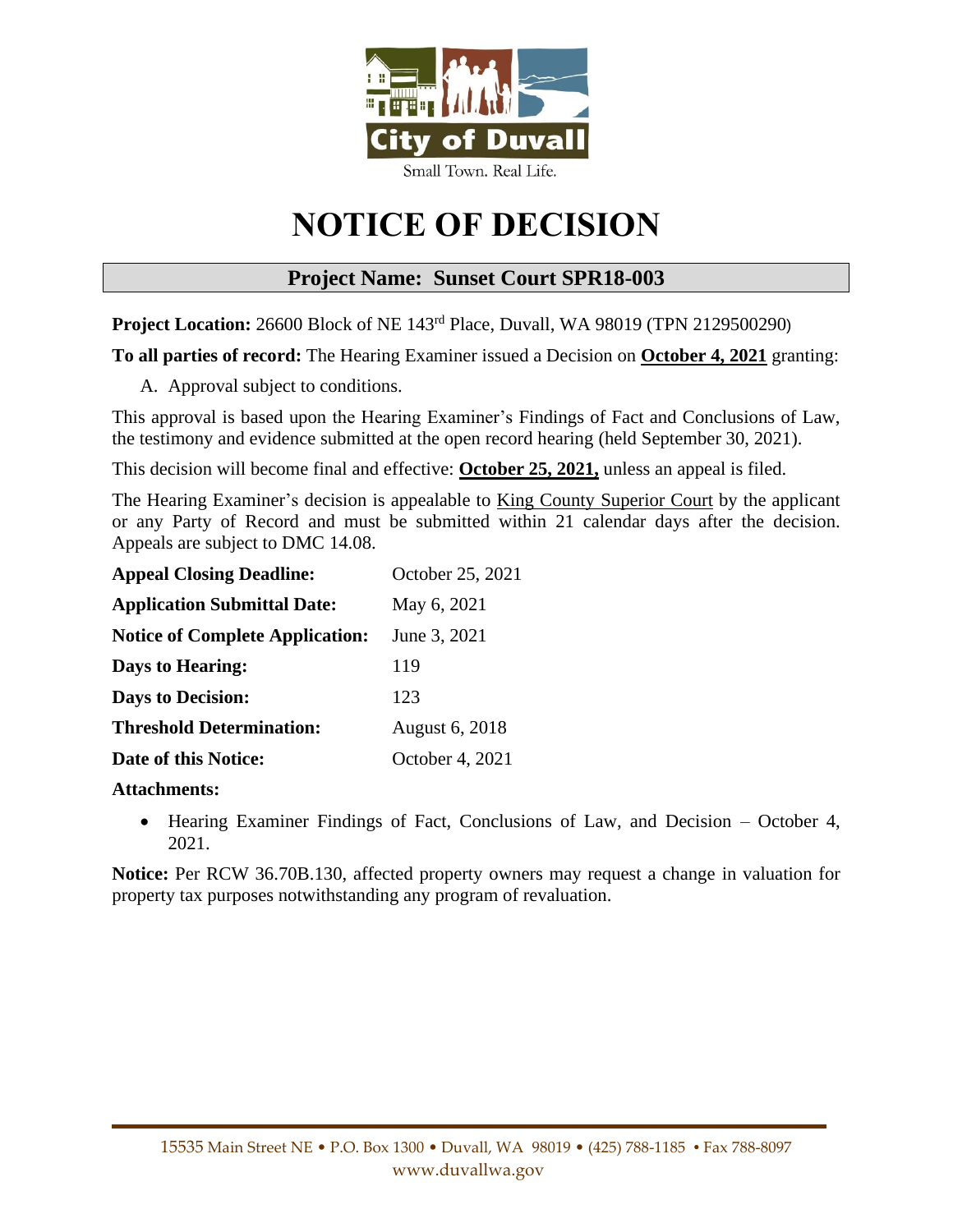# **BEFORE the LAND USE HEARING EXAMINER for the CITY of DUVALL**

# **DECISION**

| <b>FILE NUMBER:</b>          | SPR18-003                                                                                    |
|------------------------------|----------------------------------------------------------------------------------------------|
| <b>APPLICANT:</b>            | John Day Homes, Inc.<br>$C/\sigma$ Michelle Randall<br>P.O. Box 2930<br>North Bend, WA 98045 |
| TYPE OF CASE:                | Preliminary Site Plan Approval for Sunset Court (Renewal of expired<br>approval)             |
| <b>STAFF RECOMMENDATION:</b> | Approve subject to conditions                                                                |
| <b>EXAMINER DECISION:</b>    | <b>GRANT</b> subject to conditions                                                           |
| DATE OF DECISION:            | October 4, 2021                                                                              |

# **INTRODUCTION** <sup>1</sup>

John Day Homes, Inc. ("John Day") seeks renewal of Preliminary Site Plan Approval ("SPA") for *Sunset Court*. (The situation which gives rise to this application is explained in Finding of Fact 1, below.)

John Day filed a Master Permit Application for Preliminary SPA on May 6, 2021. (Exhibits 47; 48<sup>2</sup>) The Duvall Planning Department ("Planning") deemed the application to be complete when filed. (Testimony)

The subject property is located in the 26600 block of NE 143rd Place. Its Assessor's Parcel Number is 2129500290 ("Parcel 0290"). (Exhibits 46; 47)

The Duvall Land Use Hearing Examiner ("Examiner") viewed the subject property on September 24, 2021 via Google Earth.

The Examiner held an open record hearing on September 30, 2021. Planning gave notice of the hearing as required by the Duvall Municipal Code ("DMC"). (Exhibits 59 - 61)

<sup>&</sup>lt;sup>1</sup> Any statement in this section deemed to be either a Finding of Fact or a Conclusion of Law is hereby adopted as such.<br><sup>2</sup> Enhibit site time are gravited for the grad and hereby and indicates 1). The graves of a mote a

Exhibit citations are provided for the reader's benefit and indicate: 1) The source of a quote or specific fact; and/or 2) The major document(s) upon which a stated fact is based. Citations to exhibits that are available electronically in PDF use PDF page numbers, not source document page numbers. While the Examiner considers all relevant documents in the record, typically only major documents are cited. The Examiner's Decision is based upon all documents in the record.

o:\\_developments\\_residential development\planning\sunset court townhomes\16 site plan review 2nd round\08 notice of decision\spr18-003.doc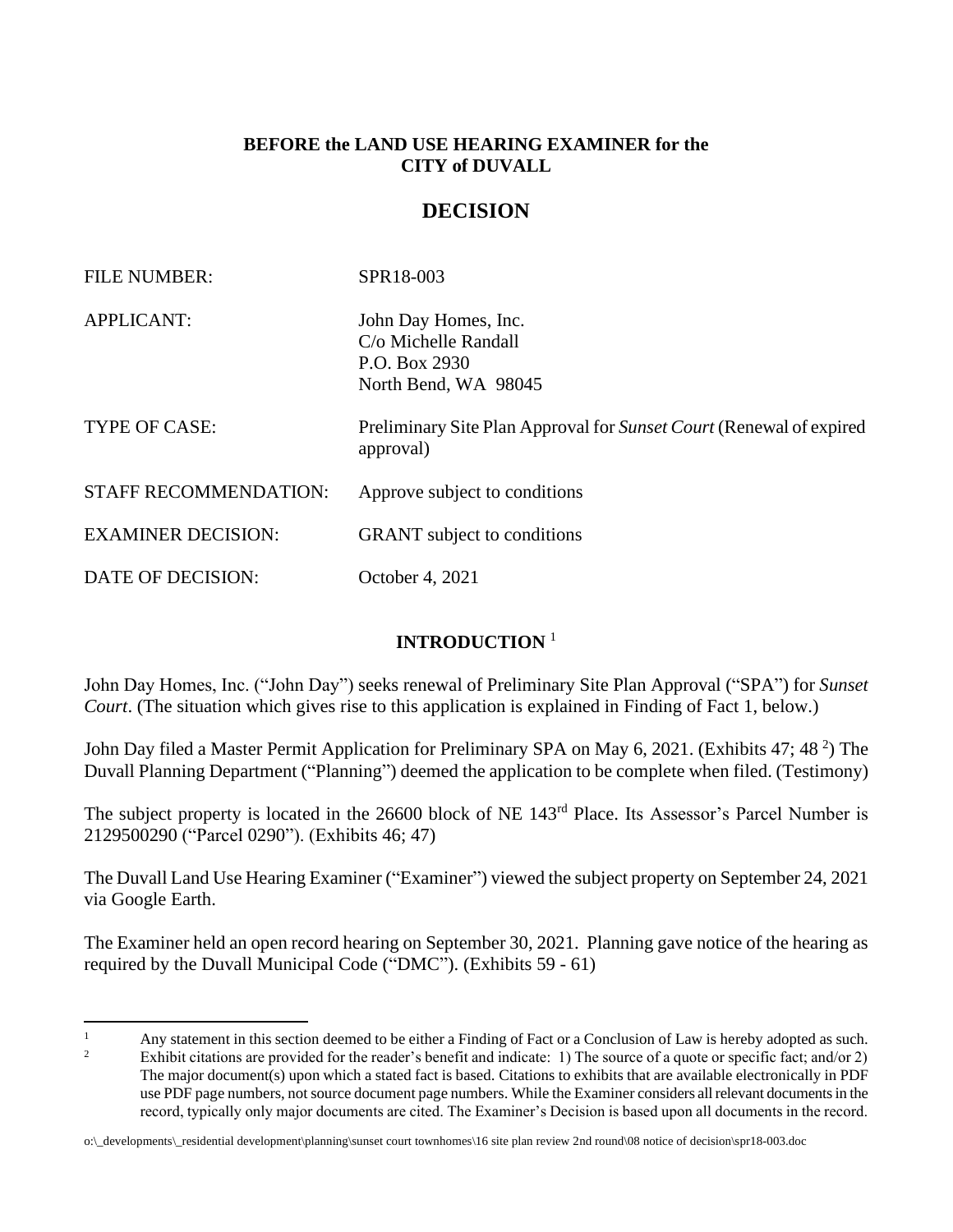LAND USE HEARING EXAMINER DECISION RE: SPR18-003 (Renewal of *Sunset Court* Site Plan Approval) October 4, 2021 Page 2 of 11

The following exhibits were entered into the hearing record during the hearing:

Exhibits 1 - 61: As enumerated in Exhibit 46, the Departmental Staff Report

Section 14.08.020(G) DMC generally requires that decisions on preliminary subdivisions be issued within 90 days of application completeness and that decisions on all other applications which require a quasijudicial hearing be issued within 120 days of application completeness. The Examiner's hearing was held within the 120 day period. (Exhibit 46, PDF 7)

The action taken herein and the requirements, limitations and/or conditions imposed by this decision are, to the best of the Examiner's knowledge or belief, only such as are lawful and within the authority of the Examiner to take pursuant to applicable law and policy.

# **FINDINGS OF FACT**

1. On November 26, 2018, the undersigned approved the preliminary subdivision and preliminary SPA for *Sunset Court*. Under state law and local regulation a preliminary subdivision approval has a term of five years while a preliminary SPA is only valid for a two-year period. The original developer, Duvall 143, LLC, did not pursue development of the project and instead marketed the property. (Exhibit 46, PDF 2 & 3) John Day entered into a purchase agreement for the property in December, 2020. Engineering plan approval for construction of the project's infrastructure was approved in January, 2021. (Exhibit 46, PDF 3) On the day the sale closed in April, 2021, John Day learned that the SPA had expired. Because the preliminary subdivision approval was still valid,John Day started construction of the infrastructure in May, 2021. Infrastructure work is substantially complete; John Day expects full completion within a month or two, partly dependent upon material and labor availability. (Testimony)

John Day now seeks renewal of the expired SPA so that *Sunset Court* may be completed.

- 2. The project now before the Examiner is identical to that approved in 2018 with but two small differences:
	- a) One on-street parking stall will be eliminated on NE 143<sup>rd</sup> Place (farthest stall to the west); and
	- b) A hemlock tree (previously, but erroneously classified as an Exceptional Tree) will be removed. <sup>3</sup>

No code provisions that would affect the proposed SPA application have occurred since the original approval in 2018.

<sup>3</sup> It turned out upon closer inspection that the tree was growing out of an old stump and, thus, was actually a hazard. (Testimony)

o:\\_developments\\_residential development\planning\sunset court townhomes\16 site plan review 2nd round\08 notice of decision\spr18-003.doc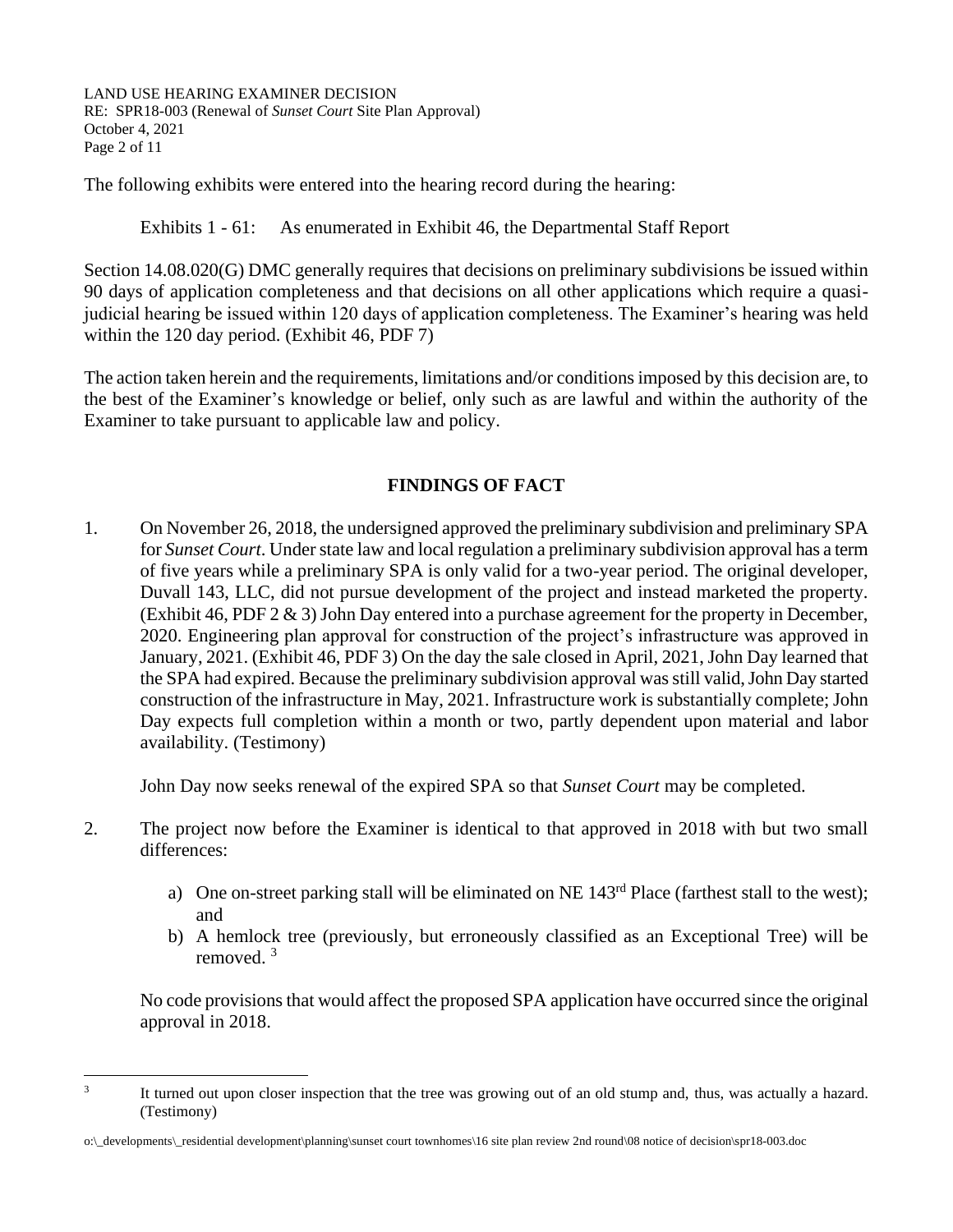LAND USE HEARING EXAMINER DECISION RE: SPR18-003 (Renewal of *Sunset Court* Site Plan Approval) October 4, 2021 Page 3 of 11

3. Planning Commission ("Commission") review of preliminary site plans for sites greater than 0.5 acres is required by DMC  $14.08.010(C)(2)$ , Footnote 1, under certain circumstances. The DMC is somewhat unclear regarding the circumstances under which Commission review is required. Planning has consistently interpreted the code provision to require Commission review only of SPA applications involving construction of buildings. Aside from the Examiner's own analysis, the Examiner accords considerable deference, absent clear error, to the professional opinions and interpretation of regulations rendered by the agencies charged with administering them. [*Mall, Inc. v. Seattle*, 108 Wn.2d 369, 739 P.2d 668 (1987)] Planning's interpretation has not been challenged and does not appear to be clearly erroneous.

The Commission reviewed and recommended approval of *Sunset Court* in October, 2018. (Exhibits 40 – 42) The Commission again reviewed *Sunset Court* at its July 28, 2021, meeting. The Commission voted to recommend approval subject to seven conditions that Planning had recommended to it. (Exhibits 58; 57, PDF 12; respectively) All seven of the Commission's recommended conditions have been incorporated by Planning into its currently recommended conditions to the Examiner:

| Commission's Recommended Condition<br>(Exhibit 57, PDF 12) | Planning's Recommended Condition<br>(Exhibit 46, PDF 17) |
|------------------------------------------------------------|----------------------------------------------------------|
|                                                            | Implicit in $1 - 3$                                      |
|                                                            |                                                          |
|                                                            |                                                          |
|                                                            |                                                          |
|                                                            |                                                          |
|                                                            |                                                          |
|                                                            |                                                          |

- 4. Duvall's State Environmental Policy Act ("SEPA") Responsible Official issued a threshold Determination of Nonsignificance ("DNS") for *Sunset Court* on August 16, 2018. (Exhibit 32) The DNS was not appealed. 4 (Exhibit 45, PDF 3, Finding of Fact 6)
- 5. No testimony or evidence was entered into the record by the general public either in support of or in opposition to the application.
- 6. Planning recommends approval subject to essentially the same conditions as were imposed in 2018. (Exhibit 46, PDF  $17 - 21$ ) The only differences are omission of conditions which have already been met with the development that has occurred. (Testimony)
- 7. John Day concurs with Planning's Staff Report and its recommended conditions. (Testimony)

<sup>&</sup>lt;sup>4</sup> The right to an administrative appeal of SEPA threshold determinations is optional at local government discretion. [WAC 197-11-680(3)(a)] Duvall has legislatively elected to provide for local administrative appeal of threshold determinations associated with Type I and II applications, but not those associated with Type III – VI applications. [DMC 14.08.060(C)]

o:\\_developments\\_residential development\planning\sunset court townhomes\16 site plan review 2nd round\08 notice of decision\spr18-003.doc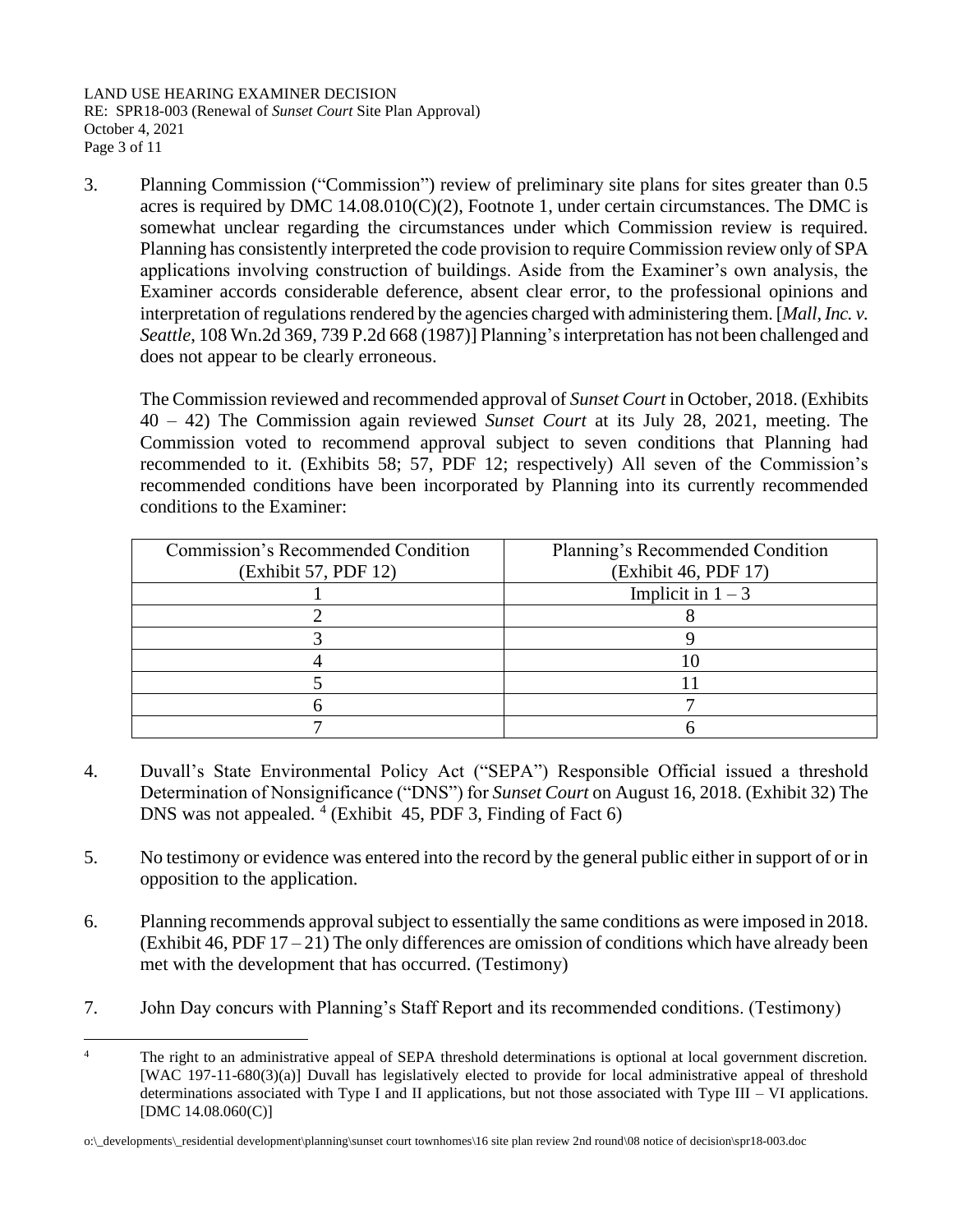LAND USE HEARING EXAMINER DECISION RE: SPR18-003 (Renewal of *Sunset Court* Site Plan Approval) October 4, 2021 Page 4 of 11

8. Any Conclusion of Law deemed to be a Finding of Fact is hereby adopted as such.

# **LEGAL FRAMEWORK <sup>5</sup>**

The Examiner is legally required to decide this case within the framework created by the following principles:

# Authority

SPA is a two step process. Preliminary SPA for a site greater than 0.5 acres is a Type III process which is subject to an open record hearing before the Examiner. <sup>6</sup> The Examiner makes a final decision on the preliminary SPA application which is subject to the right of reconsideration and appeal to Superior Court. [DMC 2.30. 070(A)(2) and 14.08.010(C), Tables 14.08.010.C.1 and .2]

The examiner's decision may be to grant or deny the application or appeal, or the examiner may grant the application or appeal with such conditions, modifications, and restrictions as the examiner finds necessary to make the application or appeal compatible with the DMC, state laws and regulations, including Chapter 43.21C RCW, and the regulations, policies, objectives, and goals of the Duvall comprehensive plan, the unified development regulations, and other official laws, policies and objectives of the city of Duvall.

[DMC 2.30.070(B)] The Final Site Plan Permit is an administrative Type I process. [DMC 14.08.010(C), Table 14.08.010.C.1]

# Review Criteria

The review criteria for SPA applications are set forth at DMC 14.62.030. The criteria include standards regarding Consistency [Subsection A], Lot and Block Layouts [Subsection C], Road and Street Access Elements [Subsection D], and Site Plan Elements [Subsection E].

The "consistency determination" required by DMC 14.08.040(A)(2) duplicates the criteria within DMC 14.62.030(A). Therefore, in the case of Preliminary SPA reviews, compliance with DMC 14.62.030(A) suffices for compliance with DMC 14.08.040(A)(2).

# Vested Rights

"Vesting" serves to "fix" the regulations against which a development application is judged. [*Potala Village Kirkland, LLC v. City of Kirkland*, 183 Wn. App. 191 (2014), *review denied*, 182 Wn.2d 1004, 342 P.3d (2015)]

In 2014 the State Supreme Court flatly declared: "While it originated at common law, the vested rights doctrine is now statutory." [*Town of Woodway v. Snohomish County*, 180 Wn.2d 165, 173, 322 P.3d 1219

<sup>&</sup>lt;sup>5</sup> Any statement in this section deemed to be either a Finding of Fact or a Conclusion of Law is hereby adopted as such.<br><sup>6</sup> Decliminary site plan rayiov for sites up to 0.5 acros is a Type II administrative process. IDM

Preliminary site plan review for sites up to 0.5 acres is a Type II administrative process. [DMC 14.08.010(C)(1)]

o:\\_developments\\_residential development\planning\sunset court townhomes\16 site plan review 2nd round\08 notice of decision\spr18-003.doc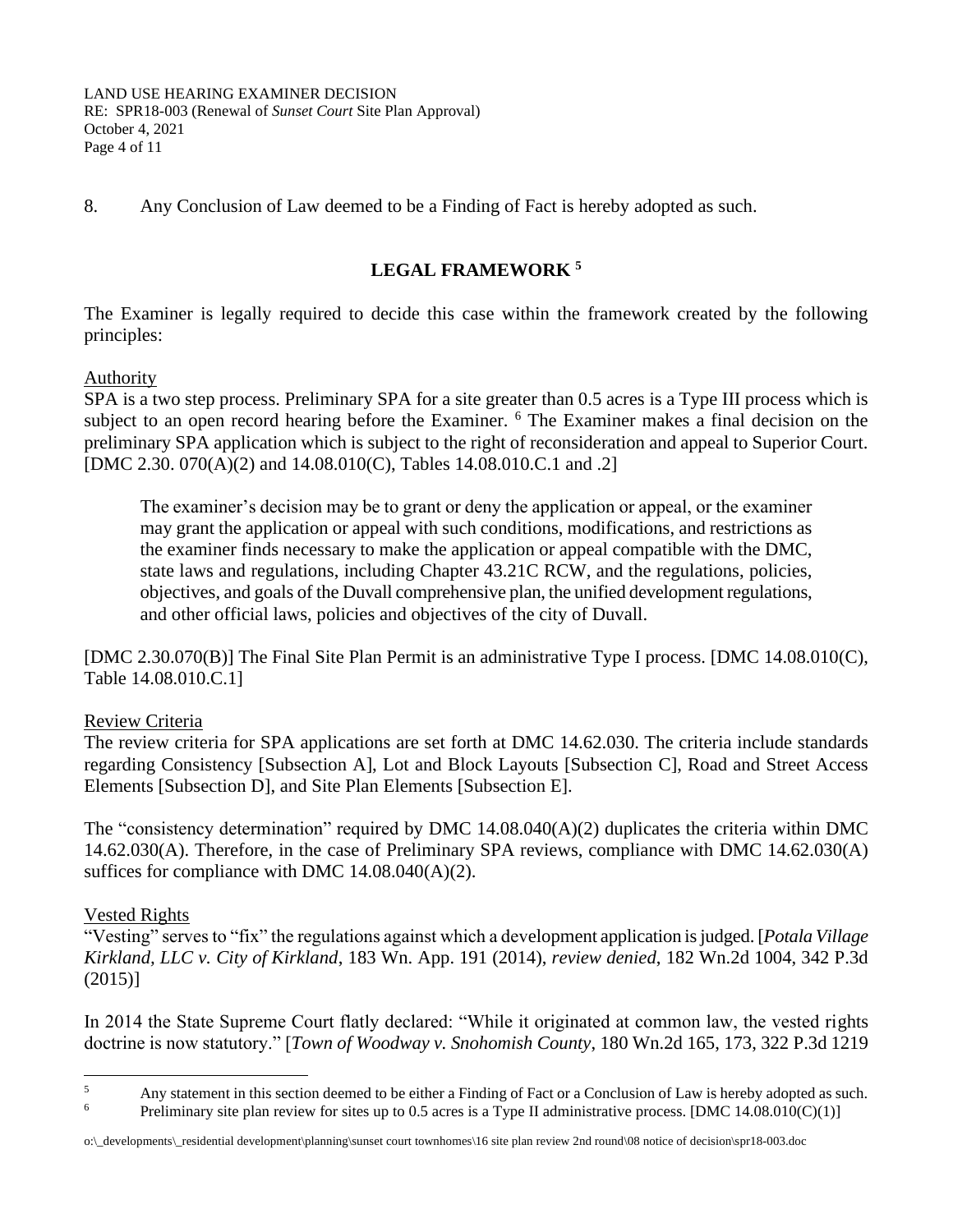LAND USE HEARING EXAMINER DECISION RE: SPR18-003 (Renewal of *Sunset Court* Site Plan Approval) October 4, 2021 Page 5 of 11

(2014)] The *Potala* court rejected a contention that the filing of a complete shoreline substantial development permit application vested development rights because no statutory provision established vested rights for shoreline permits. [*Supra*, at 196-206]

SPAs are not the subject of any state vesting statute. If Duvall had a local vesting ordinance applicable to land use applications, the Examiner would be obliged to follow it as enacted. [*Erickson & Associates v. McLerran*, 123 Wn.2d 864, 872 P.2d 1090 (1994); *Abbey Rd. Grp., LLC v. City of Bonney Lake,* 167 Wn.2d 242, 250, 218 P.3d 180 (2009)] But the City has no such local ordinance. Thus, the Examiner must follow the most current case law.

Under the most current case law, there is no vesting for SPA applications because there is no statutory provision providing vesting for such applications. <sup>7</sup>

Vesting is not particularly important in this case as the City has made no development regulations changes between the time the application was filed and this date. (Testimony)

#### Standard of Review

The standard of review is preponderance of the evidence. The applicant has the burden of proof. [DMC 14.62.030(B)]

#### Scope of Consideration

The Examiner has considered: all of the evidence and testimony; applicable adopted laws, ordinances, plans, and policies; and the pleadings, positions, and arguments of the parties of record.

# **CONCLUSIONS OF LAW**

- 1. This same project was approved in 2018 and is well on its way to being constructed. There have been no changes to applicable law or regulations since that approval. There is no evidence of any site changes that would affect renewal of the SPA (other than those resulting from the project development work that is underway). There having been no appreciable changes, the decision reached today should be the same as the decision reached in 2018.
- 2. The Examiner incorporates by reference as if set forth in full Conclusions of Law  $1 6$  from the 2018 Decision. (Exhibit 45, PDF 6 & 7)
- 3. Any Finding of Fact deemed to be a Conclusion of Law is hereby adopted as such.

#### **DECISION**

<sup>7</sup> If an SPA application were inextricably intertwined with a preliminary subdivision application, it would enjoy the subdivision application's statutory vested rights.

o:\\_developments\\_residential development\planning\sunset court townhomes\16 site plan review 2nd round\08 notice of decision\spr18-003.doc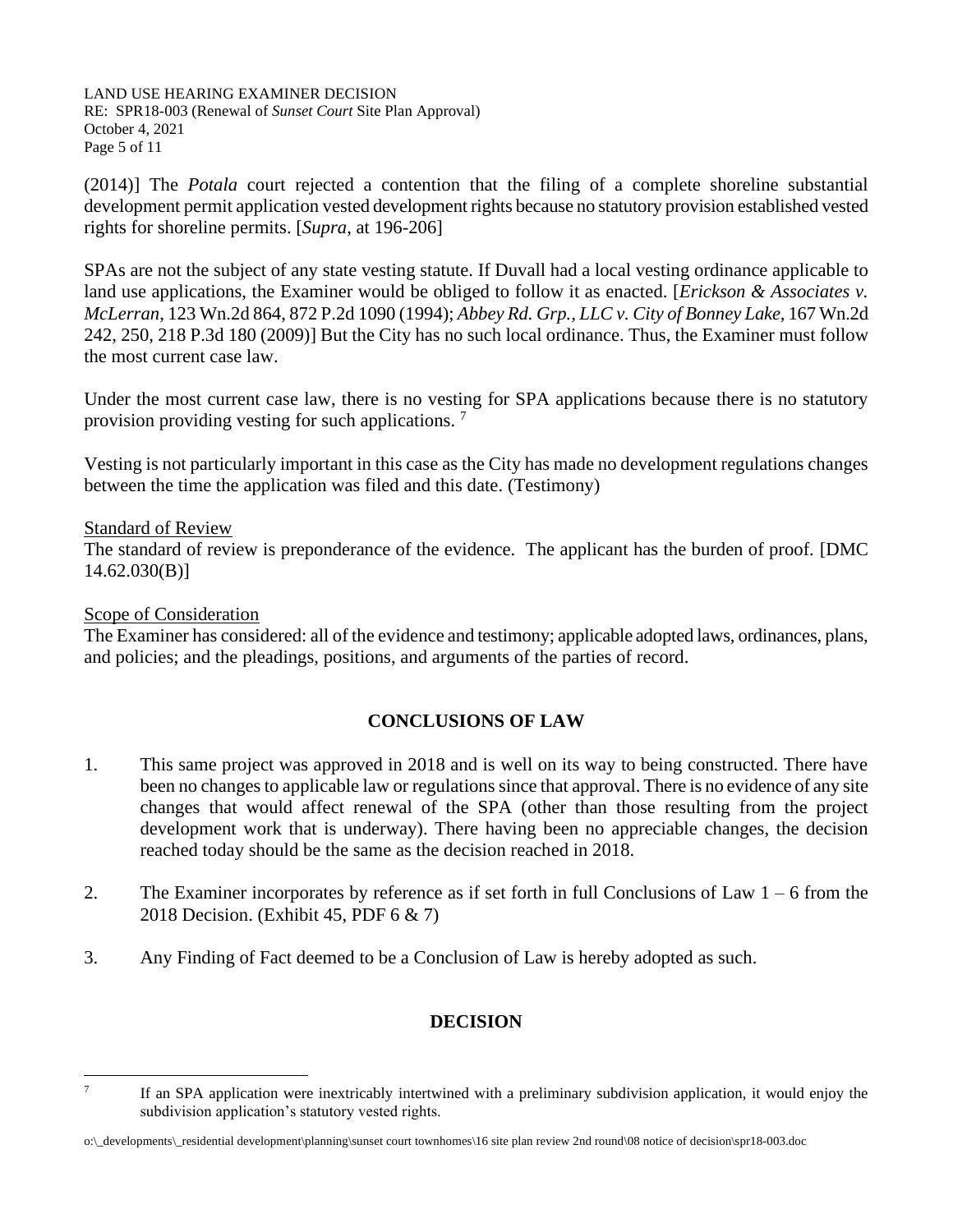LAND USE HEARING EXAMINER DECISION RE: SPR18-003 (Renewal of *Sunset Court* Site Plan Approval) October 4, 2021 Page 6 of 11

Based upon the preceding Findings of Fact and Conclusions of Law, the testimony and evidence submitted at the open record hearing, and the Examiner's site view, the Examiner **GRANTS** Preliminary Site Plan Approval for *Sunset Court* **SUBJECT TO THE ATTACHED CONDITIONS**.

Decision issued October 4, 2021.

\s\*John E. Galt*

John E. Galt Land Use Hearing Examiner

# **HEARING PARTICIPANTS <sup>8</sup>**

John Day Troy Davis

### **NOTICE of RIGHT of RECONSIDERATION**

This Decision is final subject to the right of any party of record to file a written motion for reconsideration within 10 calendar days of the date this Decision was mailed to the parties. See DMC 2.30.240 for additional information and requirements regarding reconsideration.

#### **NOTICE of RIGHT of APPEAL**

This Decision is final subject to the right of a party of record with standing, as provided in RCW 36.70C.060, to file a land use petition in Superior Court in accordance with the procedures of DMC 2.30.230 and 14.08.060(E). Any appeal must be filed within 21 days following the issuance of this Decision. See DMC 2.30.230 and 14.08.060(E) for additional information and requirements regarding judicial appeals.

The following statement is provided pursuant to RCW 36.70B.130: "Affected property owners may request a change in valuation for property tax purposes notwithstanding any program of revaluation."

# **CONDITIONS OF APPROVAL SPA18-003 (RENEWAL)** *SUNSET COURT*

<sup>&</sup>lt;sup>8</sup> The official Parties of Record register is maintained by the City's Hearing Clerk.

o:\\_developments\\_residential development\planning\sunset court townhomes\16 site plan review 2nd round\08 notice of decision\spr18-003.doc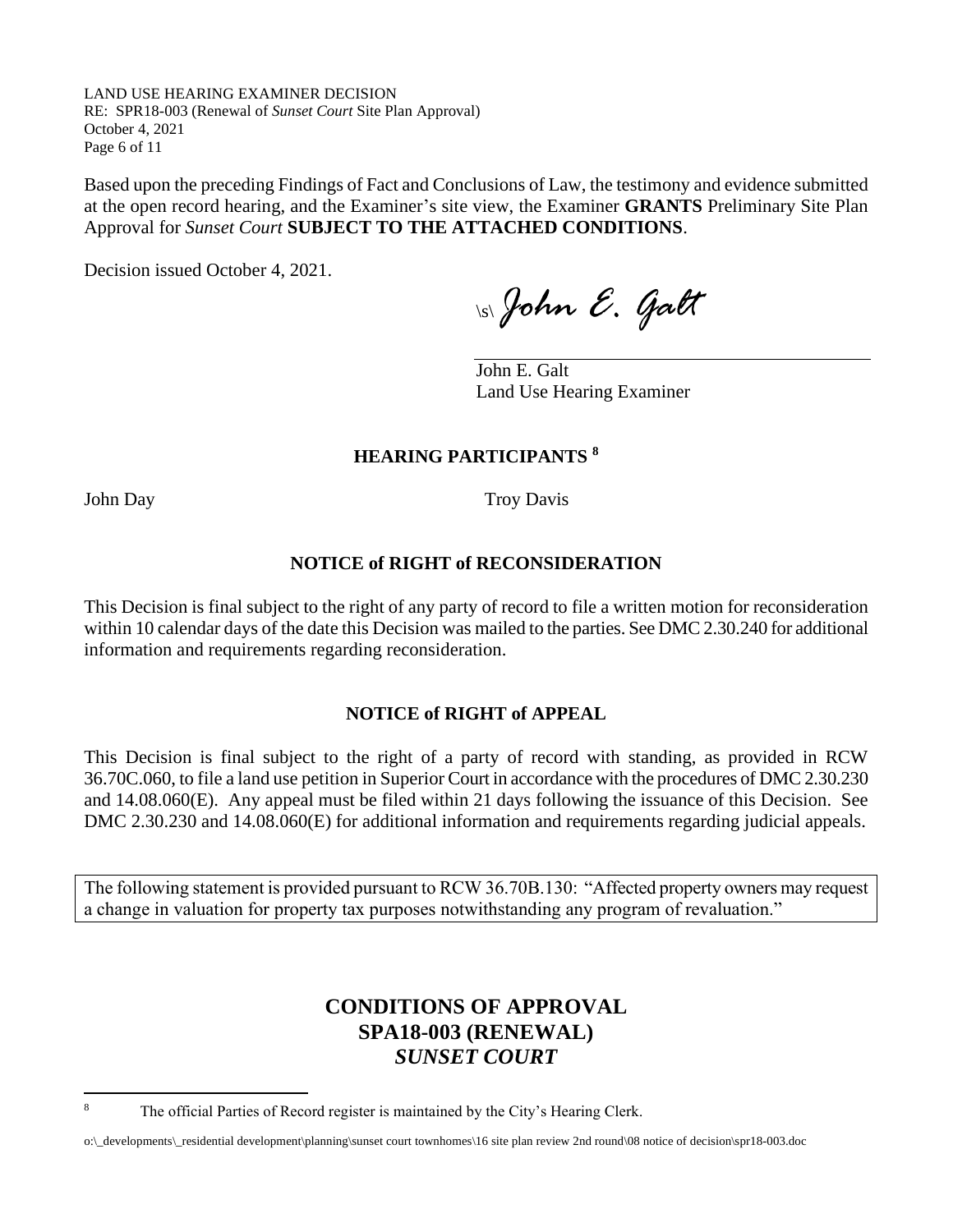LAND USE HEARING EXAMINER DECISION RE: SPR18-003 (Renewal of *Sunset Court* Site Plan Approval) October 4, 2021 Page 7 of 11

This Preliminary Site Plan Approval is subject to compliance with all applicable provisions, requirements, and standards of the Duvall Municipal Code, standards adopted pursuant thereto, and the following special conditions:

#### FROM PLANNING

General

- 1. Construction drawings and associated applications for building permit shall comply with all applicable requirements of Duvall Municipal Code Title 14, City of Duvall Comprehensive Plan, and City of Duvall Development Design Standards.
- 2. Exhibit 11 is the approved preliminary plat and preliminary site development plan together with supporting preliminary civil plans. Modification of an approved preliminary site plan is governed by DMC 14.62.060.
- 3. Exhibits 12-15 are the approved architectural and site design plans.
- 4. Provide documentation from Waste Management for acceptable refuse service.

Design Guidelines

- 5. The Developer shall submit design details for the proposed mailbox prior to final plat submittal for verification of compliance with the requirements of 14.34.060.
- 6. Driveways shall be stamped with "No Parking" in accordance with PW Design Standards for fire lanes.
- 7. Additional color schemes shall be provided to the satisfaction of the Community Development Director.
- 8. Building modulations shall have a minimum depth of 18 inches.
- 9. Porches on end units shall have a minimum depth of six feet.
- 10. Wrap around porches on end units shall be extended another 12 inches on the front façades.
- 11. A mailbox shelter in compliance with DMC 14.34.061.J.7 shall be provided.

Landscaping Standards

- 12. All landscaping within Tract C, Tract D, and Tract E shall be installed or bonded for prior to final plat.
- 13. Until a Homeowners Association is formed and operational, the Developer shall be responsible for monitoring the retained trees in accordance with DMC 14.40.090.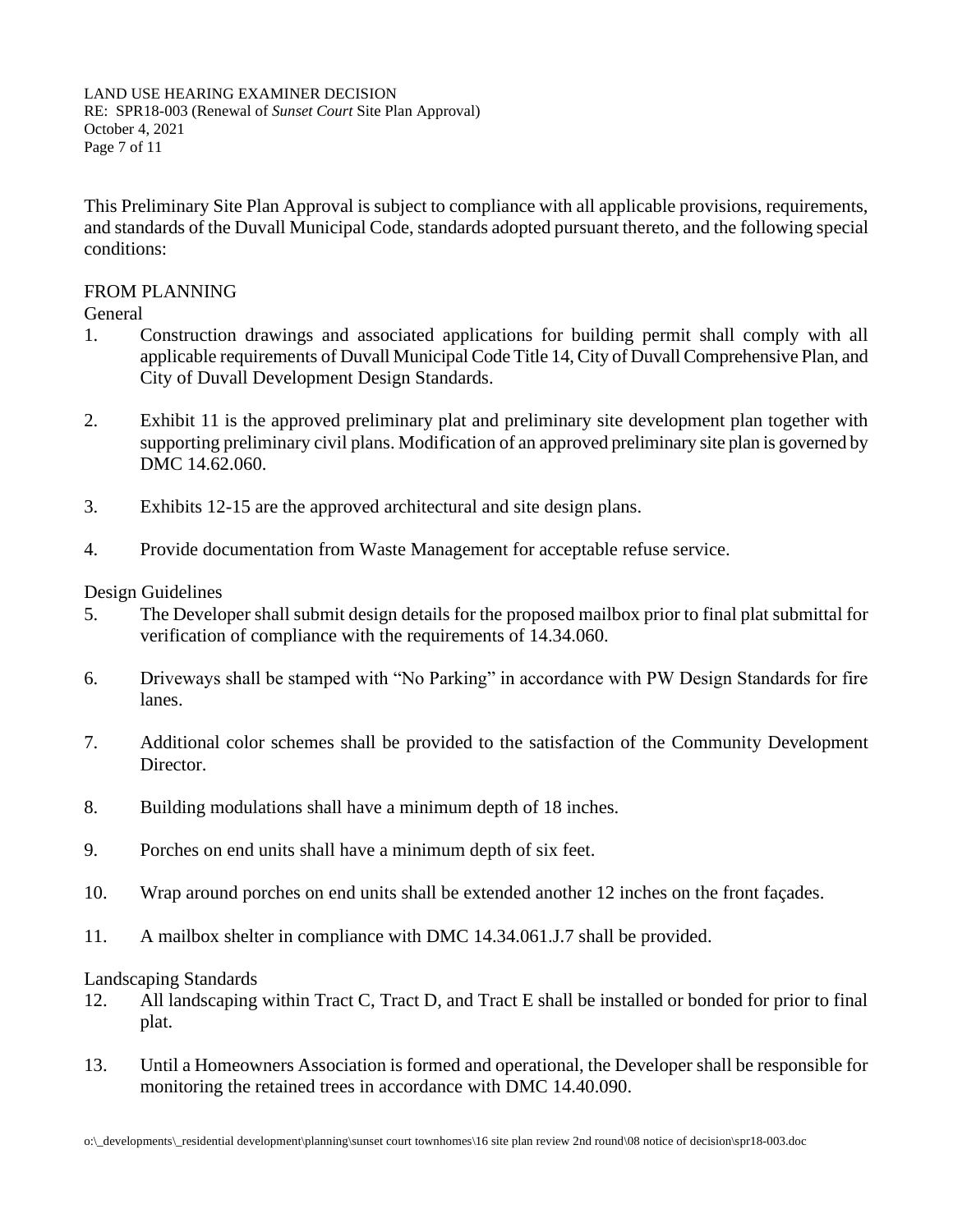LAND USE HEARING EXAMINER DECISION RE: SPR18-003 (Renewal of *Sunset Court* Site Plan Approval) October 4, 2021 Page 8 of 11

14. The Developer shall submit to the City an acceptable irrigation plan prior to installation of landscape improvements. All irrigation within Tract C, Tract D, and Tract E shall be installed prior to final plat unless bonded for.

Tree Protection

- 15. The retained Significant Tree, Supplemental Trees, and Yard Trees shall be identified on the final plat and in the Covenants, Conditions and Restrictions of the plat.
- 16. Tree protection measures shall be taken to protect retained trees on-site and trees adjacent to the site. Tree protection measures shall be included in the grading and construction drawing plans and shall conform to the tree protection requirements of DMC 14.40.080.
- 17. Twenty-three tree credits shall be provided either on-site or by payment of a fee-in-lieu, or a combination both options in order to meet the total 36-tree credit requirement for the site. The fee-inlieu amount shall be \$525 per tree.

Additional Development Standards

18. Correct building height measurements in accordance with DMC 14.64.130.A shall be provided with building permit submittal.

#### FROM PUBLIC WORKS/ENGINEERING

General

- 19. The developer shall submit construction plans and supporting documentation for Public Works review and approval. Construction drawing review shall address comments within the August 30, 2018 comment letter (see Exhibit 34).
- 20. All utility connections shall be located below ground and be brought to the plat underground. All overhead utilities and utility poles along the frontage shall be removed and replaced with underground utilities to the nearest off-site pole consistent with DMC 14.66.050(J) and the Public Works Development Design Standards (PWDDS).
- 21. Final Plat shall be developed using the City of Duvall Final Plat Submittal Checklist.
- 22. As-builts shall be provided, reviewed, and approved prior to final plat or Performance Bond release.
- 23. Streetlights shall be installed on all frontages as part of the project. An Intolight (PSE) Street Lighting design shall be provided to the City for review and approval during the Construction Drawing review process.
- 24. Cluster box units (CBUs) mailboxes shall be installed as part of the project. Coordinate with the Post Office and Public Works on CBU placement.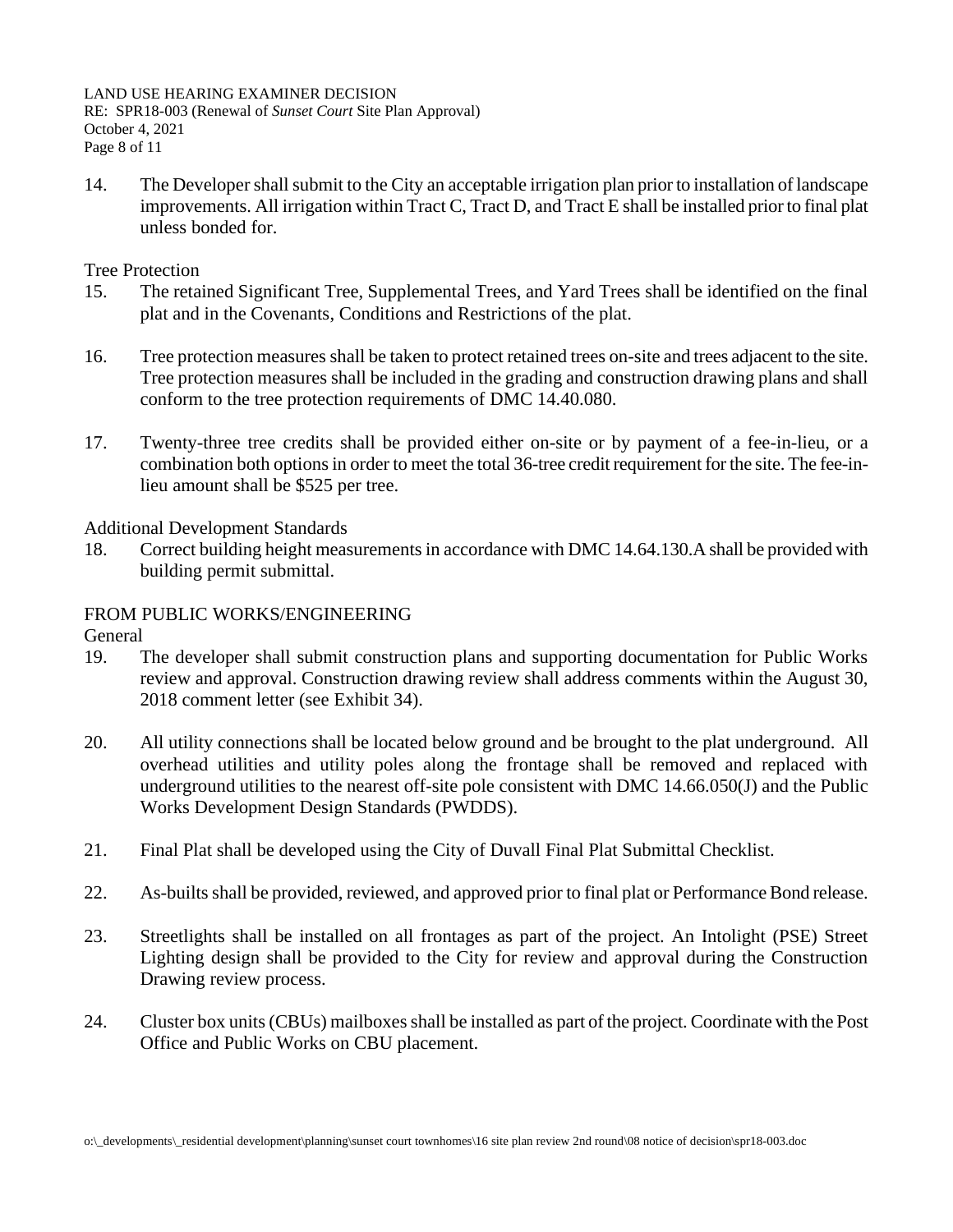LAND USE HEARING EXAMINER DECISION RE: SPR18-003 (Renewal of *Sunset Court* Site Plan Approval) October 4, 2021 Page 9 of 11

25. Moisture sensitive soils are present at the site. Soil admixtures, such as kiln dust, fly ash, or cement will not be allowed without a City-approved application and monitoring plan along with any other associated NPDES/Department of Ecology requirements.

## Roads

- 26. Frontage improvements include widening along the NE 143rd Place project frontage consisting of a 5-foot climbing bike line (not striped), 7-foot wide parallel parking, curb/gutter, 5-foot sidewalk, 5 foot landscape strip, and minimum two 11-foot wide travel lanes.
- 27. Private access tract roads shall be constructed to include a minimum 30-foot wide tract, maximum 150-foot long street improvement with curb and gutter, 0.5 dedicated guest parking stalls per unit in dedicated pull-out in accordance with Standards 3-2.06.E. Unobstructed 18-foot wide total travel way and a 4-foot wide at grade sidewalk in accordance with the preliminary plans. Reverse-slope road surface crowns are not allowed within the tracts. Tracts shall be posted "No Parking" except at dedicated parking areas.
- 28. A channelization and signage plan shall be submitted as part of the construction drawing review process. All areas lacking dedicated parking, shall be signed "No Parking Anytime".
- 29. All new or repaired road sections shall be designed and installed with ½" HMA type asphalt concrete pavement with section thickness in accordance with PWDDS Section 3.4. A full width 1.5-inch thick grind and ½" HMA type asphalt concrete pavement overlay shall be completed along all frontage improvements and roadway excavations in accordance with PWDDS Section 1-1.07 unless otherwise approved by the City Engineer because of existing good pavement condition.
- 30. Driveways shall be clustered within the development as much as possible in accordance with PWDDS 1-1.07.
- 31. All damaged or removed curb/gutter and sidewalk shall be removed and replaced joint to joint.
- 32. Seepage barriers shall be installed in utility trenches for all utilities in all roadways inclined at greater than 7 percent in accordance with PWDDS 2-1.05.

#### Water

- 33. Existing water well(s) shall be identified as part of construction drawing review and shall be abandoned in accordance with Department of Ecology requirements.
- 34. The developer shall install a new 12-inch diameter ductile iron water main along the NE 143rd Place frontage to replace the existing undersized 6-inch diameter water main (if not completed by others).
- 35. The water system for the development shall be constructed of ductile iron pipe and shall include valves, air-vac, blow-off, and other appurtenances as required by the Public Works Department.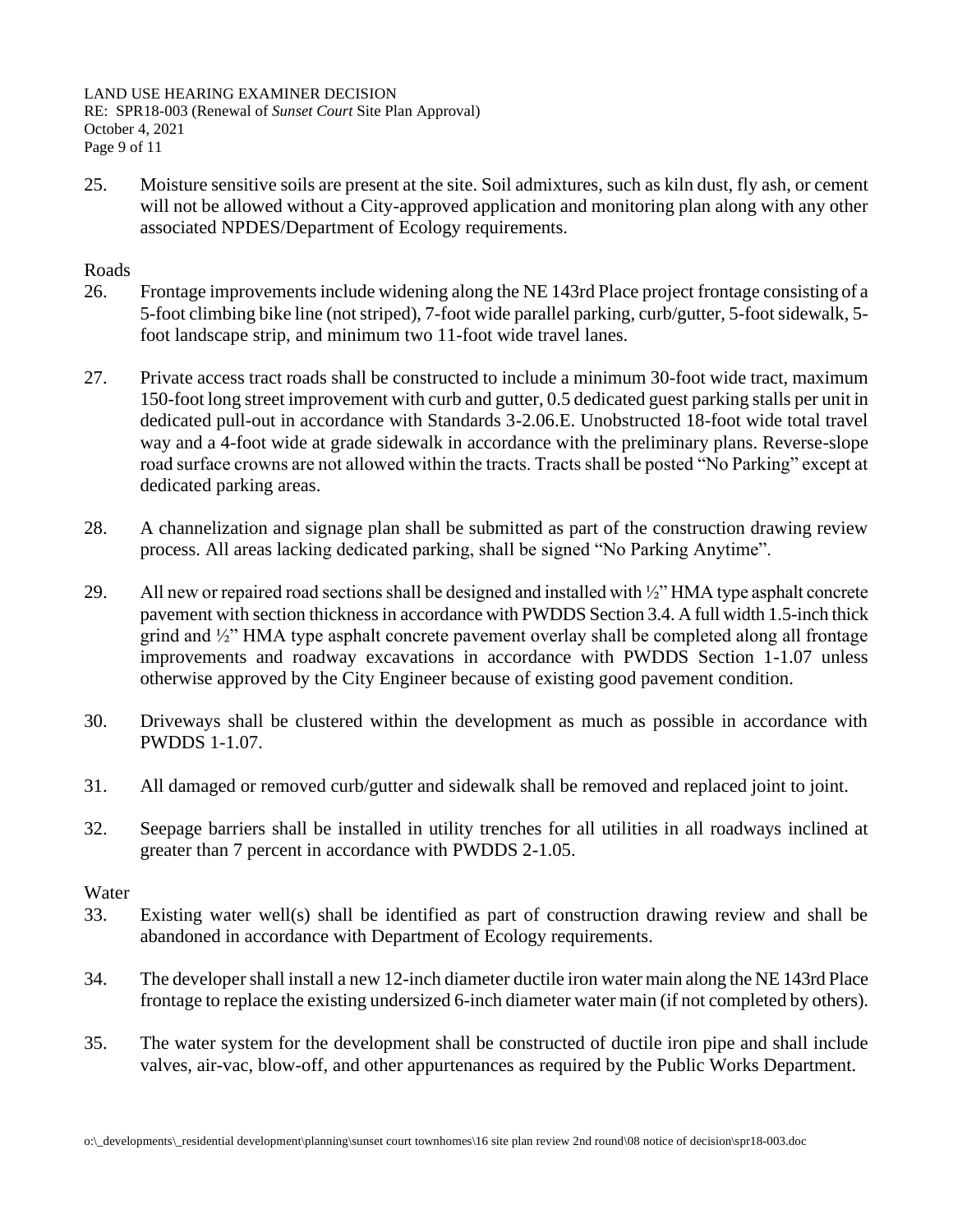LAND USE HEARING EXAMINER DECISION RE: SPR18-003 (Renewal of *Sunset Court* Site Plan Approval) October 4, 2021 Page 10 of 11

- 36. The number of water service and fire sprinkler taps to the main line shall be minimized by branching services as possible.
- 37. All homes requiring fire sprinklers shall be identified during construction drawing review and include additional required tap size evaluation prior to Construction Drawing approval. Based on the preliminary plat, fire sprinklers shall be required at all lots.

#### Sewer

- 38. All existing sanitary system drainfield(s) shall be identified as part of construction drawing review and shall be abandoned in accordance with Department of Ecology requirements.
- 39. A gravity sewer system shall be constructed to the project limits of the site prior to any final plat at the site. The system shall include the internal tract network, connect to the relocated sewer system on NE 143rd Place and include sewer main extension on NE 143rd Place from the project to the eastern property alignment unless otherwise installed by others.
- 40. The sewer system shall be video inspected prior to Performance Bond and Maintenance Bond Release inspections. Identified repairs or maintenance identified by the Public Works Superintendent shall be completed prior to bond release.

#### Storm Drainage

- 41. A final Technical Information Report (TIR) shall be submitted for the development during construction drawing review. The final TIR shall consider existing comments, address any downstream drainage issues or required improvements.
- 42. The final TIR shall identify and address downstream conveyance and other stormwater concerns. Deficient conveyances, including ditches, shall be removed and replaced with new piped conveyance to accommodate proposed flow from the development and properties adjacent to the conveyance.
- 43. Stormwater facilities shall be constructed to accommodate residential and public stormwater generated by development. The stormwater facilities shall be designed in accordance with the 2016 KCSWDM and city requirements. Residential stormwater facilities shall be located within an individual tract or right-of-way in accordance with the KCSWDM and dedicated to the City upon Final Plat.
- 44. Certification of as-built detention/water quality systems for the stormwater facility shall be provided and shall identify lots and other impervious areas served.
- 45. The operation and maintenance of stormwater facilities shall be the sole responsibility of the developer for the first two years of operation following the Performance Bond release or until the stormwater facility maintenance bond is released, whichever is longer.
- 46. The stormwater facilities shall successfully operate and shall remain free of defects in workmanship, materials, and design during the maintenance and performance bond periods. The developer shall